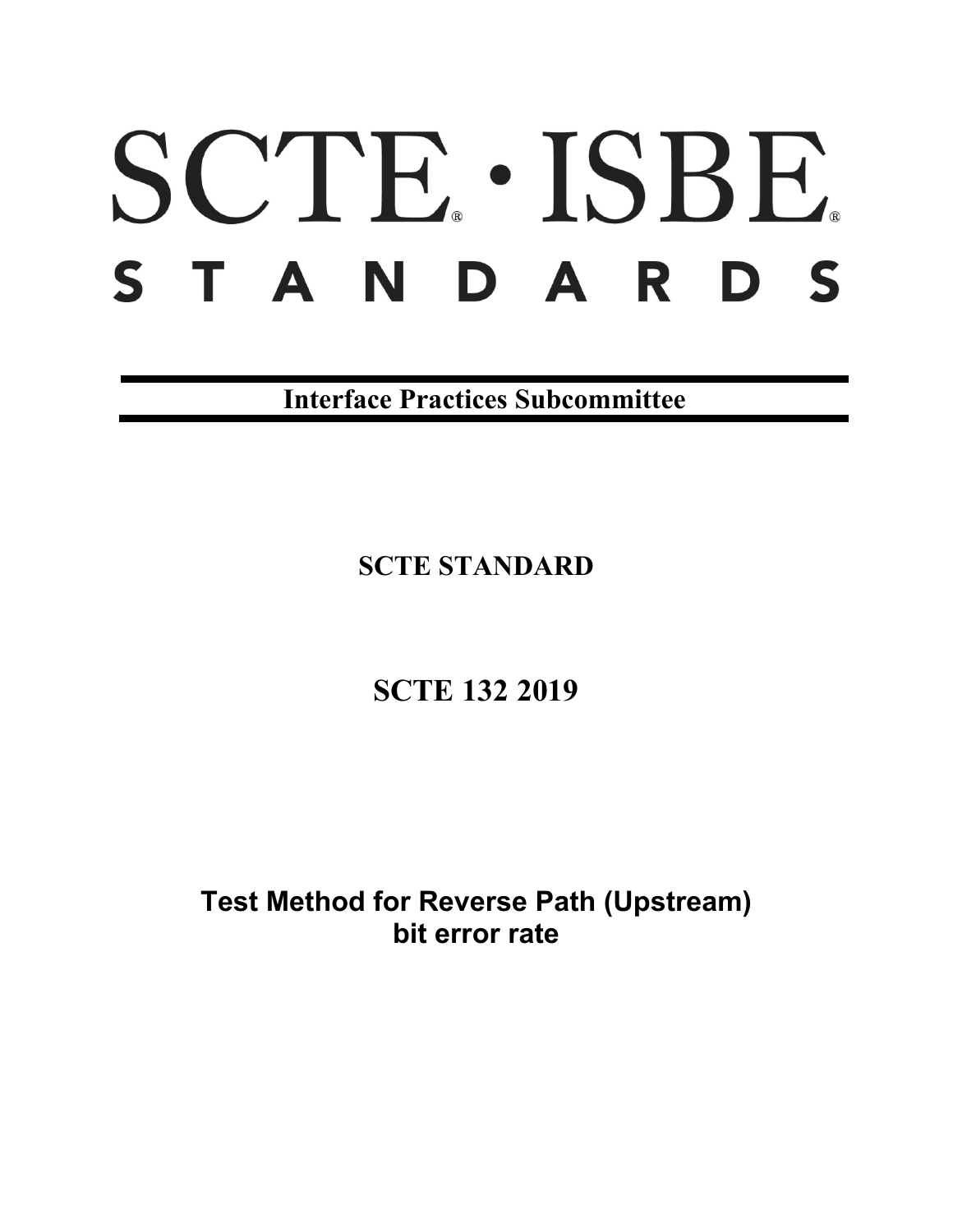# **NOTICE**

<span id="page-1-0"></span>The Society of Cable Telecommunications Engineers (SCTE) / International Society of Broadband Experts (ISBE) Standards and Operational Practices (hereafter called "documents") are intended to serve the public interest by providing specifications, test methods and procedures that promote uniformity of product, interchangeability, best practices and ultimately the long-term reliability of broadband communications facilities. These documents shall not in any way preclude any member or non-member of SCTE•ISBE from manufacturing or selling products not conforming to such documents, nor shall the existence of such standards preclude their voluntary use by those other than SCTE•ISBE members.

SCTE•ISBE assumes no obligations or liability whatsoever to any party who may adopt the documents. Such adopting party assumes all risks associated with adoption of these documents, and accepts full responsibility for any damage and/or claims arising from the adoption of such documents.

Attention is called to the possibility that implementation of this document may require the use of subject matter covered by patent rights. By publication of this document, no position is taken with respect to the existence or validity of any patent rights in connection therewith. SCTE•ISBE shall not be responsible for identifying patents for which a license may be required or for conducting inquiries into the legal validity or scope of those patents that are brought to its attention.

Patent holders who believe that they hold patents which are essential to the implementation of this document have been requested to provide information about those patents and any related licensing terms and conditions. Any such declarations made before or after publication of this document are available on the SCTE•ISBE web site at [http://www.scte.org.](http://www.scte.org/)

All Rights Reserved

© Society of Cable Telecommunications Engineers, Inc. 2019 140 Philips Road Exton, PA 19341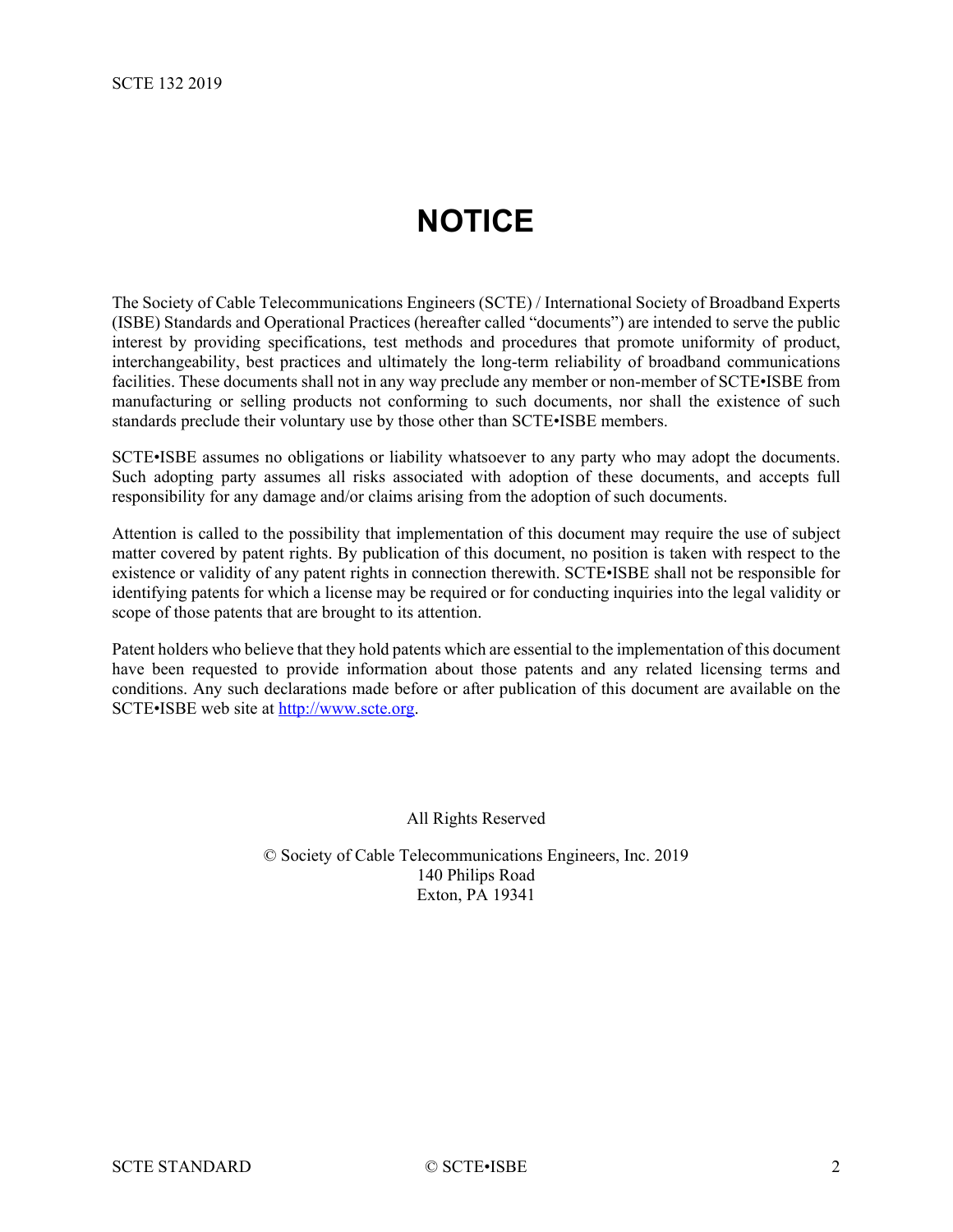# **Table of Contents**

<span id="page-2-0"></span>

| <b>Title</b>   |                               | <b>Page Number</b> |  |
|----------------|-------------------------------|--------------------|--|
| <b>NOTICE</b>  |                               | $\overline{2}$     |  |
|                | <b>Table of Contents</b>      | 3                  |  |
|                | Introduction                  | 4                  |  |
| 2 <sub>1</sub> | <b>Normative References</b>   | 4                  |  |
| 3.             | Informative References        | 4                  |  |
| 4.             | <b>Compliance Notation</b>    | 5                  |  |
| 5.             | Abbreviations and Definitions | 5                  |  |
| 6.             | Equipment                     | 6                  |  |
|                | Setup                         | 8                  |  |
| 8.             | <b>Test Setup</b>             | 9                  |  |
| 9.             | Procedure                     | 10                 |  |

# **List of Figures**

| <b>Title</b>                                           | <b>Page Number</b> |
|--------------------------------------------------------|--------------------|
| Figure 1 - BER Setup (Simulated Digital Noise Loading) | 8                  |
| Figure 2 - BER Setup (QAM Generators)                  | 8                  |
| Figure 3 - QAM only Display                            | -9                 |
| Figure 4 - QAM & SDNL Display                          | -9                 |
| Figure 5 - BER Graphical Dynamic Range Results         | 11                 |
| Figure 6 - BER Tabular Dynamic Range Results           | 11                 |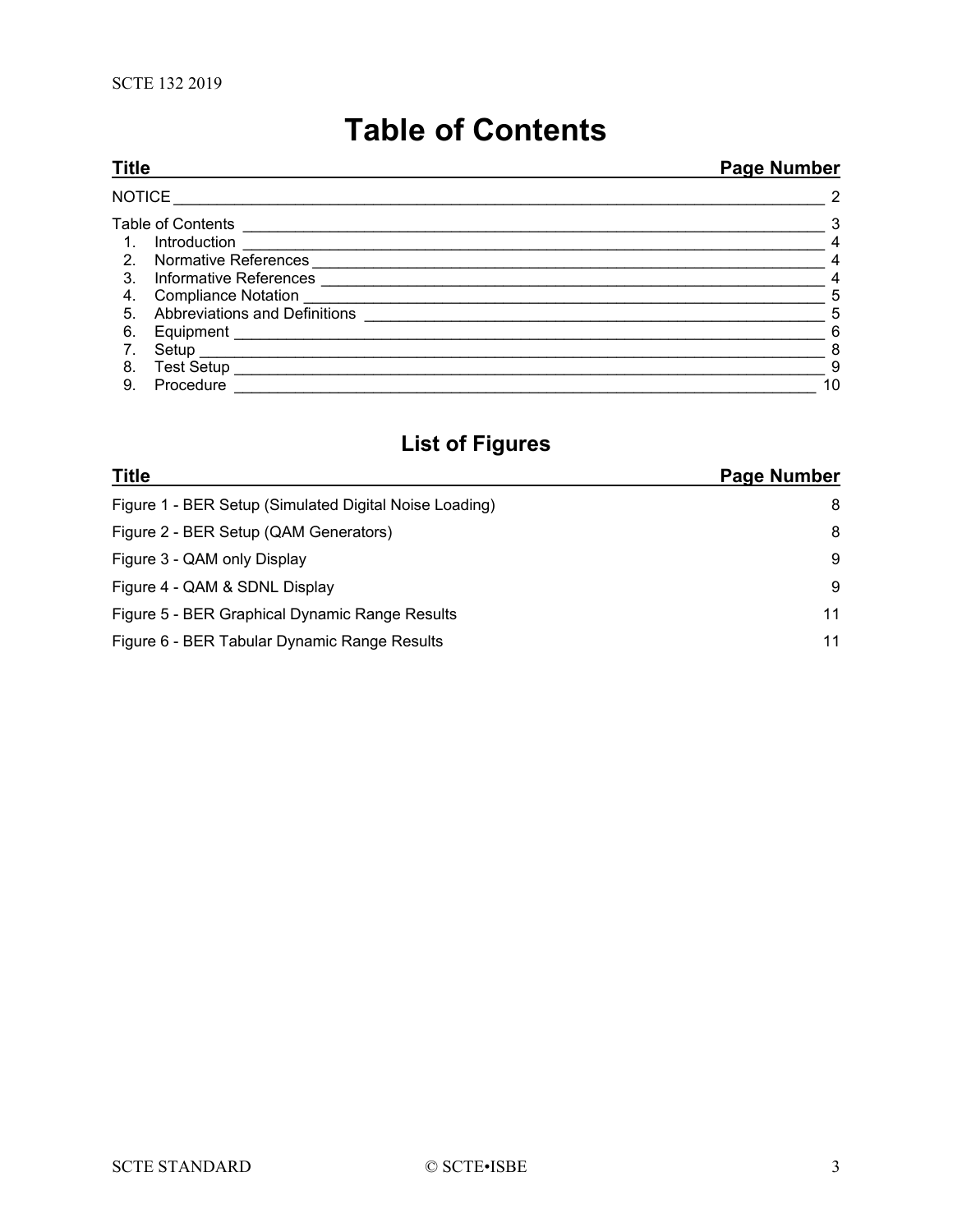# <span id="page-3-0"></span>**1. Introduction**

#### **1.1. Executive Summary**

This procedure defines a method of measurement for bit error rate (BER) in the return path of active Cable Telecommunications equipment. It is intended for measurement of 75-ohm. See the Cable Telecommunications Testing Guidelines document, ANSI/SCTE 96 2013, for a discussion of proper testing techniques.

#### **1.2. Scope**

Since the introduction of Cablelabs DOCSIS 3.1 specifications, QAM channels have been sharing the upstream spectrum with OFDMA channels. Through Proactive Network Maintenance (PNM), DOCSIS 3.1 specifications leverage CMTS and cable modem features and capabilities to enable measurement and reporting of network conditions and their effects. These measurements include FEC statistics (BER) as measured by the CMTS on upstream OFDMA channels. Accordingly, the scope of this test was not broadened to cover OFDMA channels. Instead, the reader is referred to the DOCSIS 3.1 specifications.

<span id="page-3-1"></span>For bit error rate measurements in the forward path see ANSI/SCTE 121 2011.

# **2. Normative References**

The following documents contain provisions, which, through reference in this text, constitute provisions of this document. At the time of Subcommittee approval, the editions indicated were valid. All documents are subject to revision; and while parties to any agreement based on this document are encouraged to investigate the possibility of applying the most recent editions of the documents listed below, they are reminded that newer editions of those documents might not be compatible with the referenced version.

#### **2.1. SCTE References**

• ANSI/SCTE 96 2013: Cable Telecommunications Testing Guidelines

#### **2.2. Standards from Other Organizations**

• DOCSIS 3.1, Physical Layer Specification, CM-SP-PHYv3.1-I13-171220, December 20, 2017, Cable Television Laboratories, Inc.

#### **2.3. Published Materials**

• No normative references are applicable.

# <span id="page-3-2"></span>**3. Informative References**

The following documents might provide valuable information to the reader but are not required when complying with this document.

#### **3.1. SCTE References**

• ANSI/SCTE 121 2011: Test Method for Downstream Bit Error Rate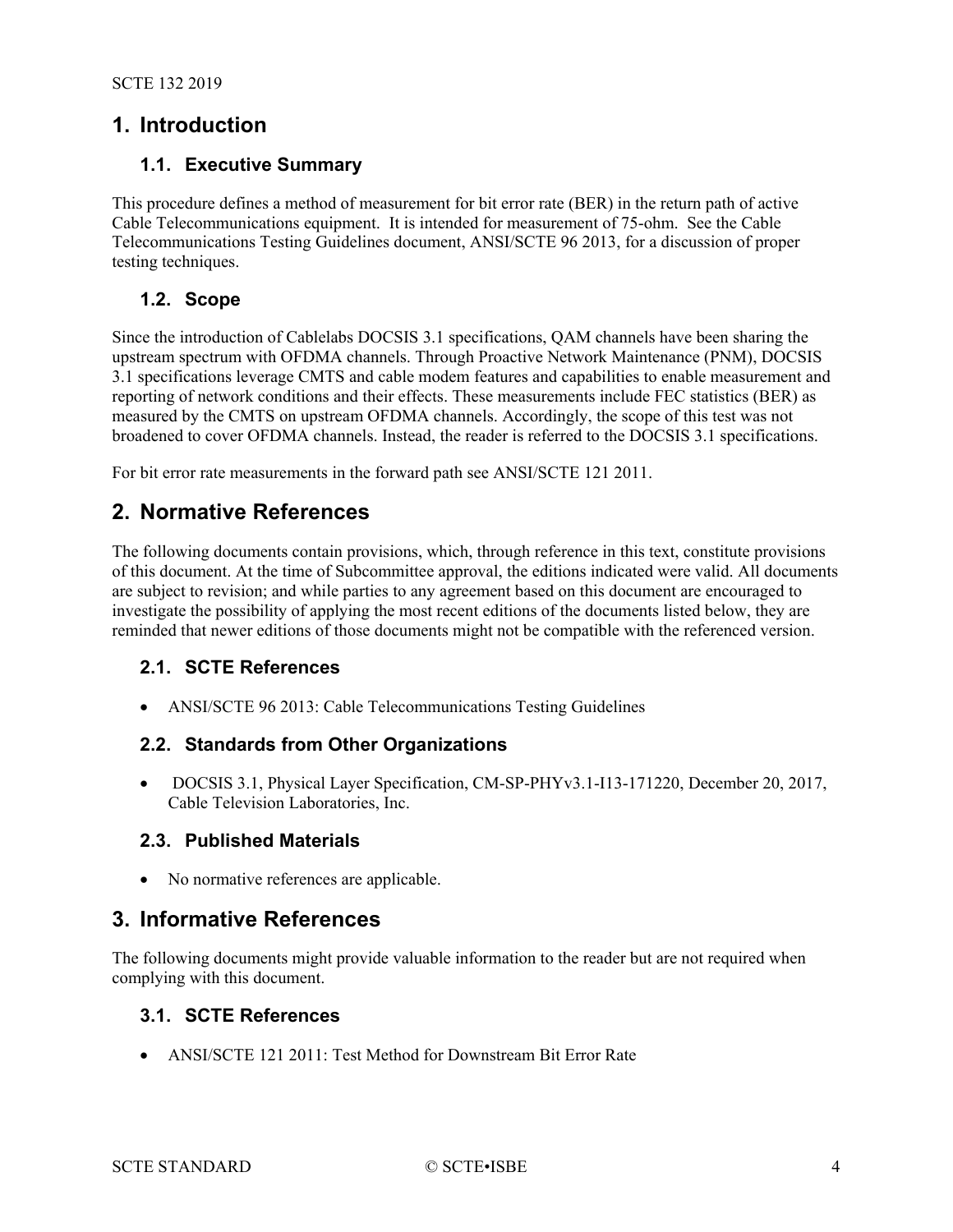## **3.2. Standards from Other Organizations**

• No informative references are applicable.

#### **3.3. Published Materials**

• No informative references are applicable.

# <span id="page-4-0"></span>**4. Compliance Notation**

| shall      | This word or the adjective "required" means that the item is an              |
|------------|------------------------------------------------------------------------------|
|            | absolute requirement of this document.                                       |
| shall not  | This phrase means that the item is an absolute prohibition of this           |
|            | document.                                                                    |
| forbidden  | This word means the value specified shall never be used.                     |
|            | This word or the adjective "recommended" means that there may exist          |
| should     | valid reasons in particular circumstances to ignore this item, but the       |
|            | full implications should be understood and the case carefully weighted       |
|            | before choosing a different course.                                          |
|            | This phrase means that there may exist valid reasons in particular           |
| should not | circumstances when the listed behavior is acceptable or even useful,         |
|            | but the full implications should be understood and the case carefully        |
|            | weighed before implementing any behavior described with this label.          |
|            | This word or the adjective " <i>optional</i> " means that this item is truly |
|            | optional. One vendor may choose to include the item because a                |
| may        | particular marketplace requires it or because it enhances the product,       |
|            | for example; another vendor may omit the same item.                          |
|            | Use is permissible for legacy purposes only. Deprecated features may         |
| deprecated | be removed from future versions of this document. Implementations            |
|            | should avoid use of deprecated features.                                     |

# <span id="page-4-1"></span>**5. Abbreviations and Definitions**

#### **5.1. Abbreviations**

| <b>ANSI</b> | American National Standard Institute          |
|-------------|-----------------------------------------------|
| <b>BER</b>  | bit error rate                                |
| dB          | decibel                                       |
| <b>FEC</b>  | forward error correction                      |
| Hz          | hertz                                         |
| QAM         | quadrature amplitude modulation               |
| RF          | radio frequency                               |
| <b>SCTE</b> | Society of Cable Telecommunications Engineers |
| <b>SDNL</b> | simulated digital noise loading               |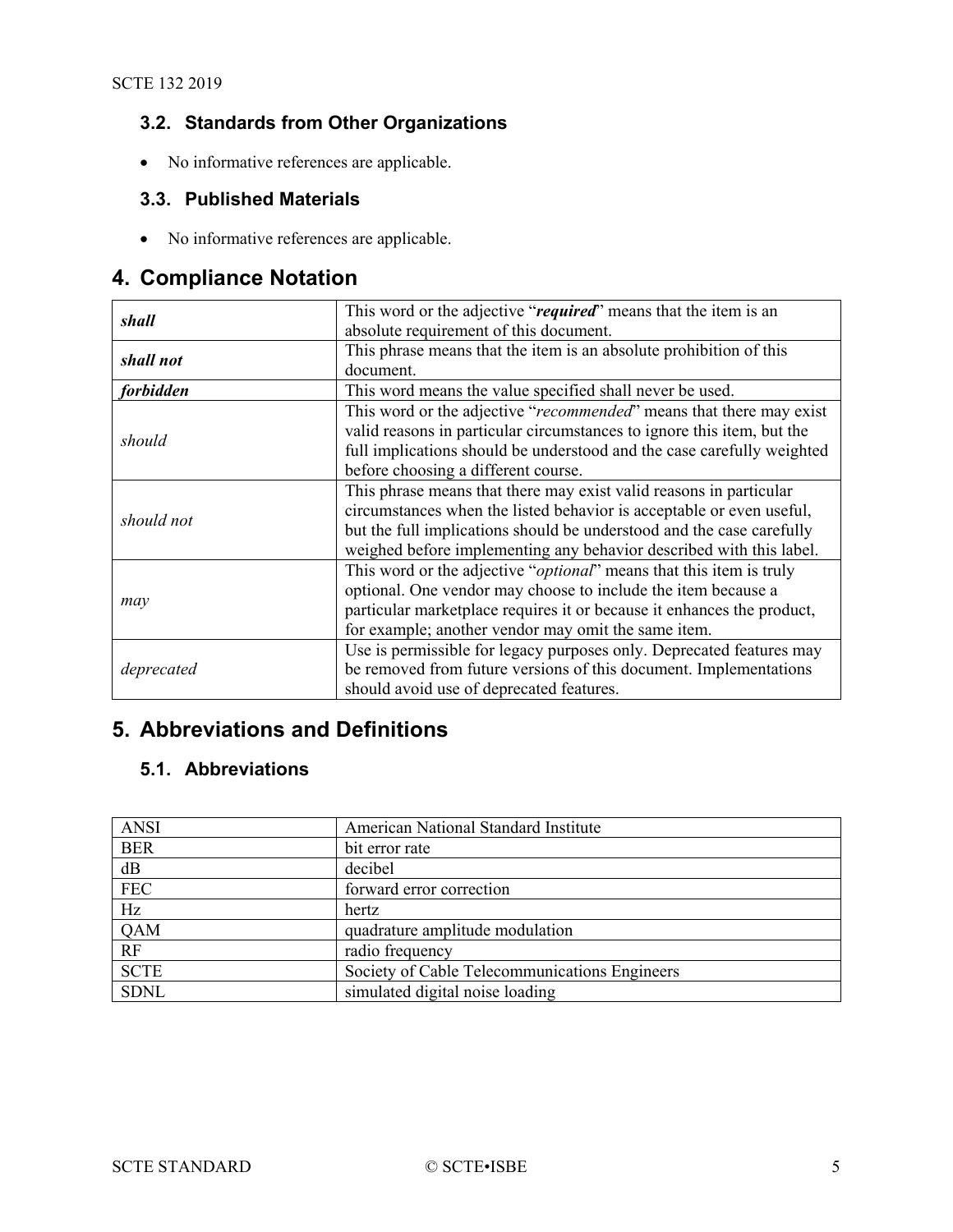| bit error rate                   | The ratio of error bits to the total number of bits transmitted. BER is<br>normally expressed as the negative exponent of a number. E.g. 1 x10-7<br>meaning that 1 out 10,000,000 bits is in error.                             |
|----------------------------------|---------------------------------------------------------------------------------------------------------------------------------------------------------------------------------------------------------------------------------|
| <b>Forward Error Correction:</b> | A system of error control for data transmission wherein the receiving<br>device has the capability to detect and correct any character or code<br>block that contains fewer than a predetermined number of symbols in<br>error. |
| Symbol Rate                      | The number of symbols transmitted over a given time.                                                                                                                                                                            |

#### **5.2. Definitions**

# <span id="page-5-0"></span>**6. Equipment**

Only equipment specific to this procedure is described in detail here. ANSI/SCTE 96 2008: Cable Telecommunications Testing Guidelines, should be consulted for further information on all other equipment

#### **6.1. Equipment**

#### *6.1.1. Digital Loading*

Digital loading can consist of individual QAM channels or broadband simulated digital noise loading (SDNL)

- *A. Equipment if using Simulated Digital Noise Loading (SDNL)* 
	- Broadband Noise Generator
		- Bandwidth equal to or wider than specified channel plan
		- Variable output power or incorporates an external variable attenuator.
	- Appropriate bandpass (high/low pass) filter to shape the noise loading in accordance with the specified channel plan
		- 16 dB minimum return loss, 75ohm
		- $+/- 10$ MHz from edge frequency,  $>40$  dB rejection
		- $+/- 0.25$  dB flatness
		- $\sim$  1.5 dB insertion loss
	- Notch filters (channel deletion filters)
		- Center frequency = Center frequency of test channel
		- 16 dB minimum return loss, 75ohm
		- Bandwidth sufficient for the modulation under test,  $>50$  dB rejection
		- $+/- 2MHz$  from band edge, <3.0 dB insertion loss
		- $+/- 0.25$  dB flatness in the passband
		- $\sim$  1.5 dB insertion loss
- *B. Equipment if using individual QAM channels for loading*
	- QAM generators, equal in bandwidth to channel under test (Quantity = digital bandwith/QAM bandwidth -1)
	- RF combiner, used to combine QAM generators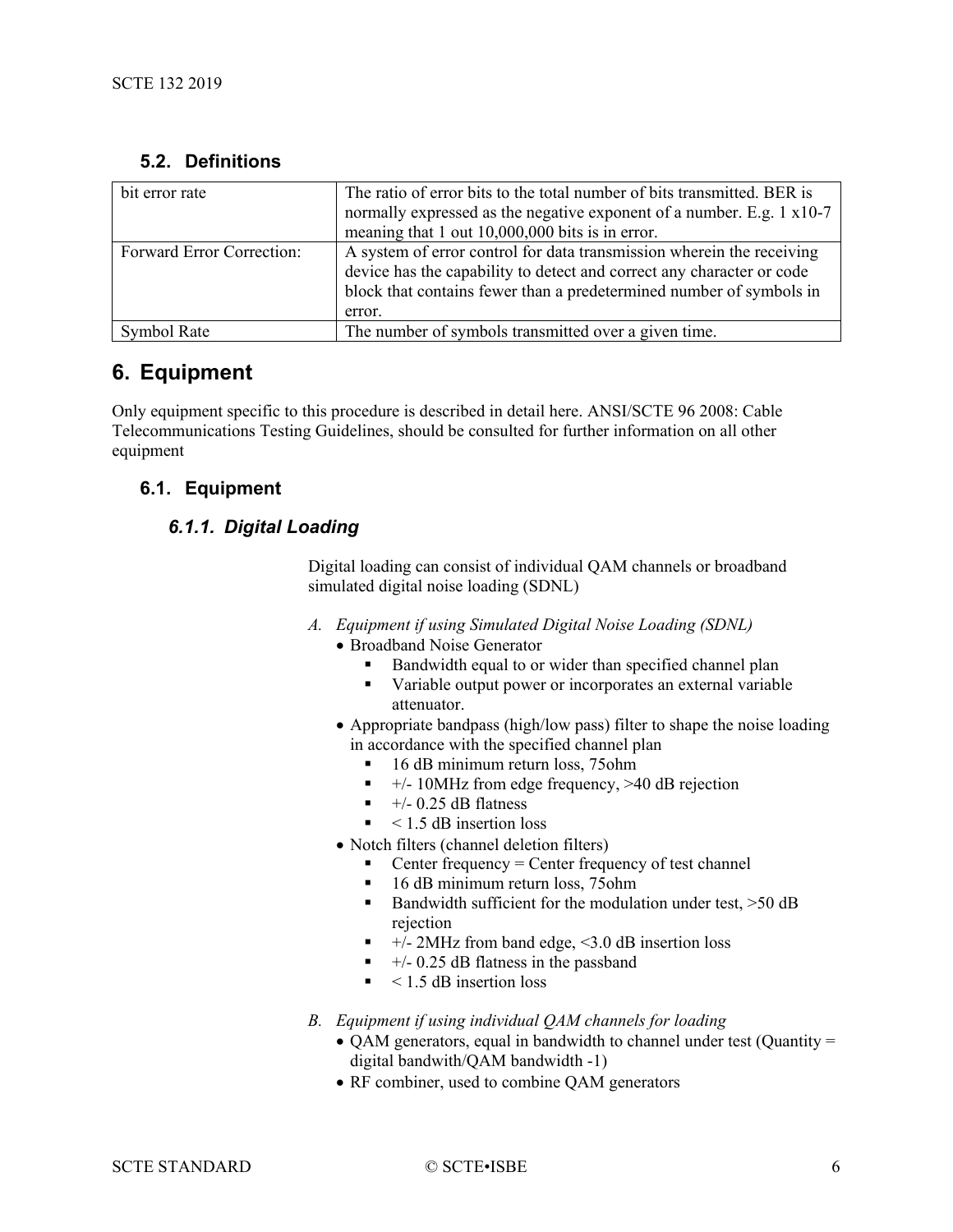#### *6.1.2. Common Equipment*

- Transmitter for conversion of data to a RF modulated signal in the range of return path frequency.
- Receiver for conversion of RF signals in the range of return path signals to data.
- bit error rate Transmitter and Receiver. This equipment generates and analyzes the data stream for errors. This equipment can be either a complete test set or standalone instruments. This equipment should be capable of both pre-FEC and post-FEC results as well as BER without FEC.
- Amplifier to obtain sufficient level at the System under test input
- QAM generator, frequency = test channel
- Optional Receiver/demodulator filter.
	- o This filter may be required if the input of the receiver/demodulator is driven into overload by the full power loading of the test system.
	- o This filter should have a 3 dB bandwidth of slightly greater than the symbol rate of the modulation method under test. For example, a 64 QAM signal with a symbol rate of 5.056941 Msps would normally use a 6 MHz wide filter.
	- $\circ$  This filter should have 25 dB of rejection at  $\pm$  10 MHz from the center frequency.
	- o This filter should have an input/output impedance of 75 ohms and a return loss of 18 dB.
- (2) Variable attenuators (0.5 or 1 dB step capable)
- (2) 2-way signal splitter/combiner
- RF Power meter
- RF spectrum analyzer (optional)
- Adaptors, connectors and cables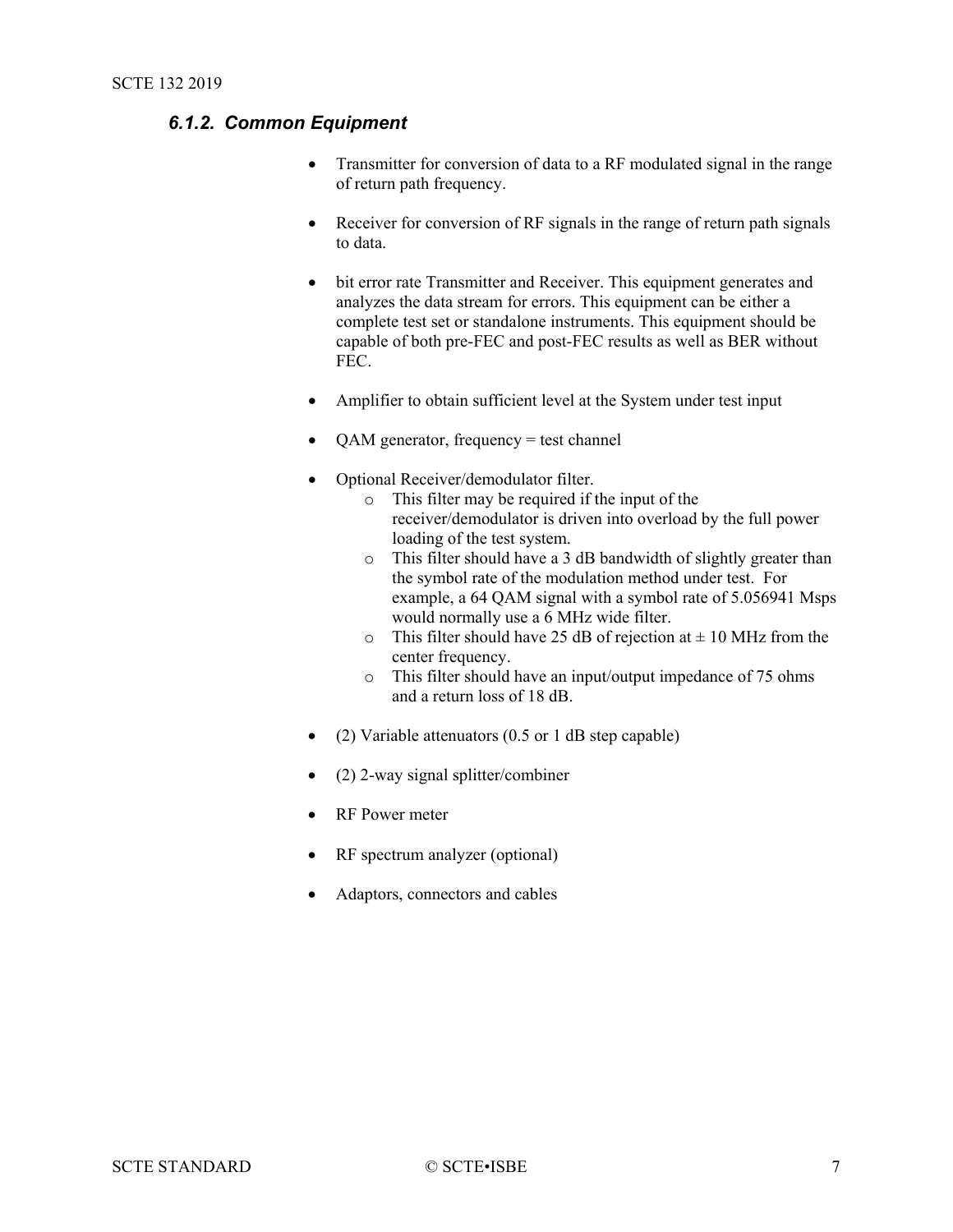# <span id="page-7-0"></span>**7. Setup**



**Figure 1 - BER Setup (Simulated Digital Noise Loading)**

<span id="page-7-1"></span>

<span id="page-7-2"></span>**Figure 2 - BER Setup (QAM Generators)**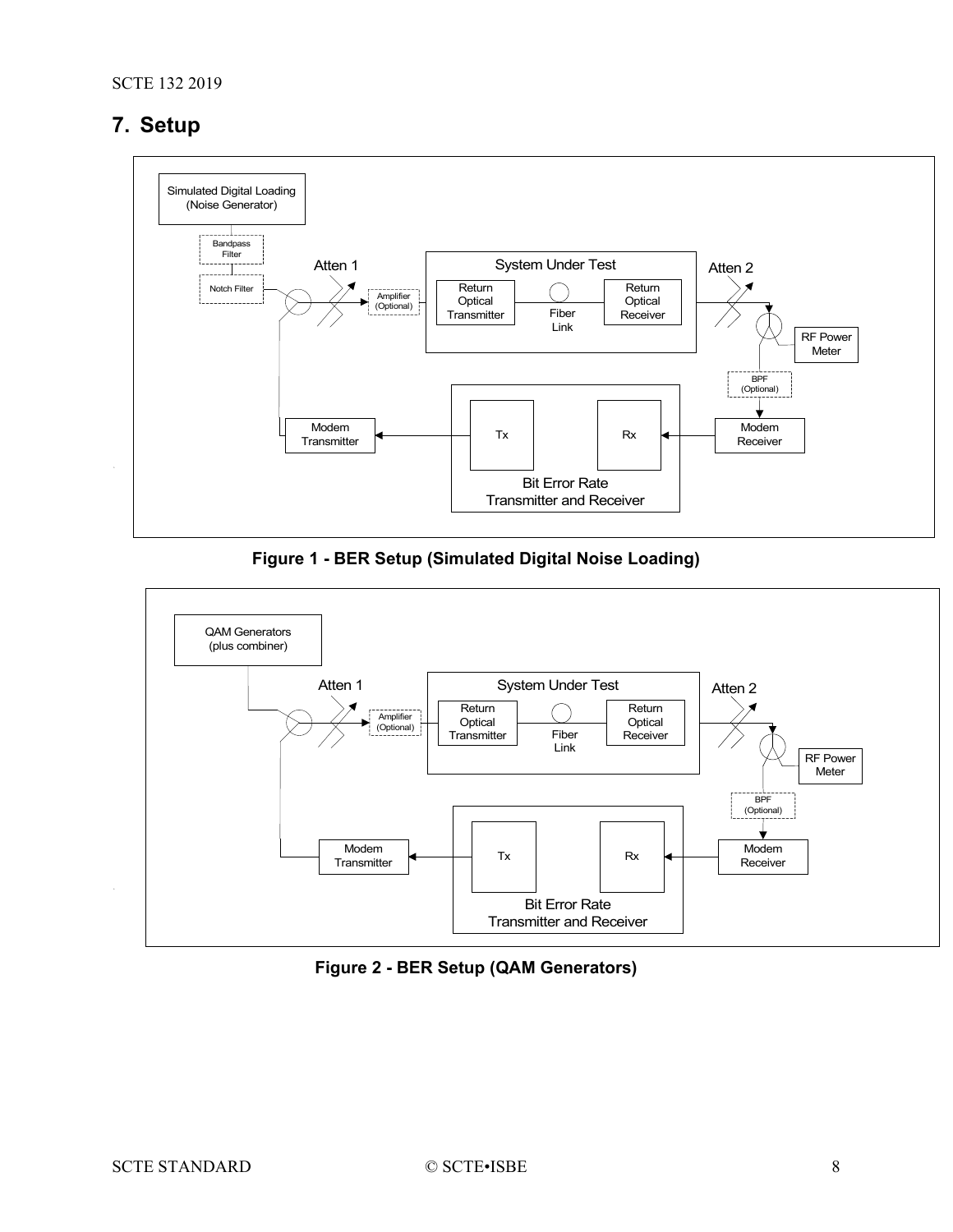#### <span id="page-8-0"></span>**8. Test Setup**

- **1.** Following the equipment manufacturer's recommendations, perform the appropriate warm-up and calibration procedures.
- **2.** Connect the equipment as shown in [Figure 1](#page-7-1) or [Figure 2](#page-7-2) but bypassing the system under test.
- **3.** Source Level Setting

Refer to ANSI/SCTE 96 2008: Section 4.3.4.1 for Digital Power Measurements.

Using individual QAM carriers

- Set the RF center frequency as required per the channel plan
- The RF output level should be adjusted such that all digital channels are at an equal level as indicated in [Figure 3](#page-8-1)



**Figure 3 - QAM only Display**

<span id="page-8-1"></span>Simulated Digital Noise Loading

• When using a combination of Simulated Digital Noise Loading (SDNL) and a digitally modulated test channel, the actual digital channel will appear to be higher in level than the SDNL when viewed on a spectrum analyzer. The level of the digitally modulated channel should be set to the same level as the SDNL. This may be accomplished by setting the spectrum analyzer to measure power channel bandwidth or measuring in power/Hz.



**Figure 4 - QAM & SDNL Display**

- <span id="page-8-2"></span>**4.** Set the BER Transmitter to generate the specified data pattern and format. Be sure any forward error correction is turned OFF. Set the BER receiver to receive the desired data pattern and format. Note that no interleaving is used in return path testing.
- **5.** Set the BER test set for a 1 minute test interval and begin the test. Record the result. Set the BER Transmitter to generate the specified data pattern and format. Set forward error correction ON.
- **6.** Set the BER receiver to receive the desired data pattern and format. Note that no interleaving is used in return path testing.

Set the BER test set for a 1 minute test interval and begin the test. Record the result of both pre FEC and post FEC BER.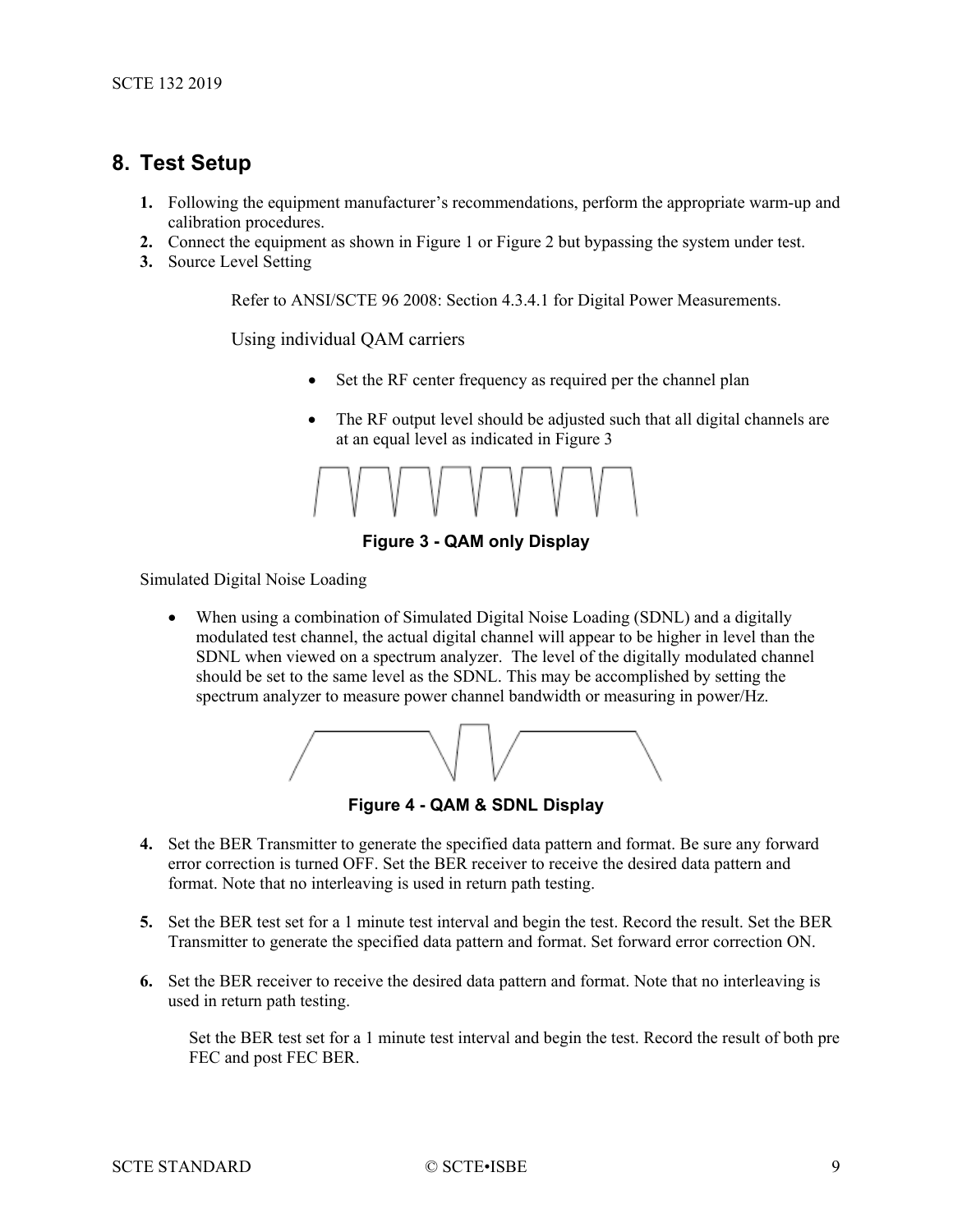If either test case fails to meet error free performance, verify the test setup connections, levels, modulator/demodulator settings and BERT settings.

## <span id="page-9-0"></span>**9. Procedure**

- **1.** Connect the System under Test into the test setup shown in [Figure 1](#page-7-1) or [Figure 2.](#page-7-2) Note that the System under test can be an optical link, RF amplifier or other device.
- **2.** Set the system under test to the specified input and output levels.
- **3.** Measure the input level to the data Modem Receiver and use ATTN 2 to set the input level to the center of the receiver operating range.
- **4.** Set the BER test integration time as required and begin the test.
- **5.** Wait for the test integration time to complete and record the BER from the BER test set in a test spreadsheet.
- **6.** Reduce the input level to the system under test by 1 dB with ATTN 1 and restart from 9.3.
- **7.** When the BER measurements reach the limit from noise, return to the beginning level and increase the level to the system under test. Continue until the BER is limited by distortion.
- **8.** When the BER reaches the limit of the test setup, typically 10-9, the data can be taken in 5 dB steps until the lower level limit is approached. At this point switch back to 1 dB steps.
- **9.** Once the data is complete a graphical presentation can be made as shown in [Figure 5.](#page-10-0)